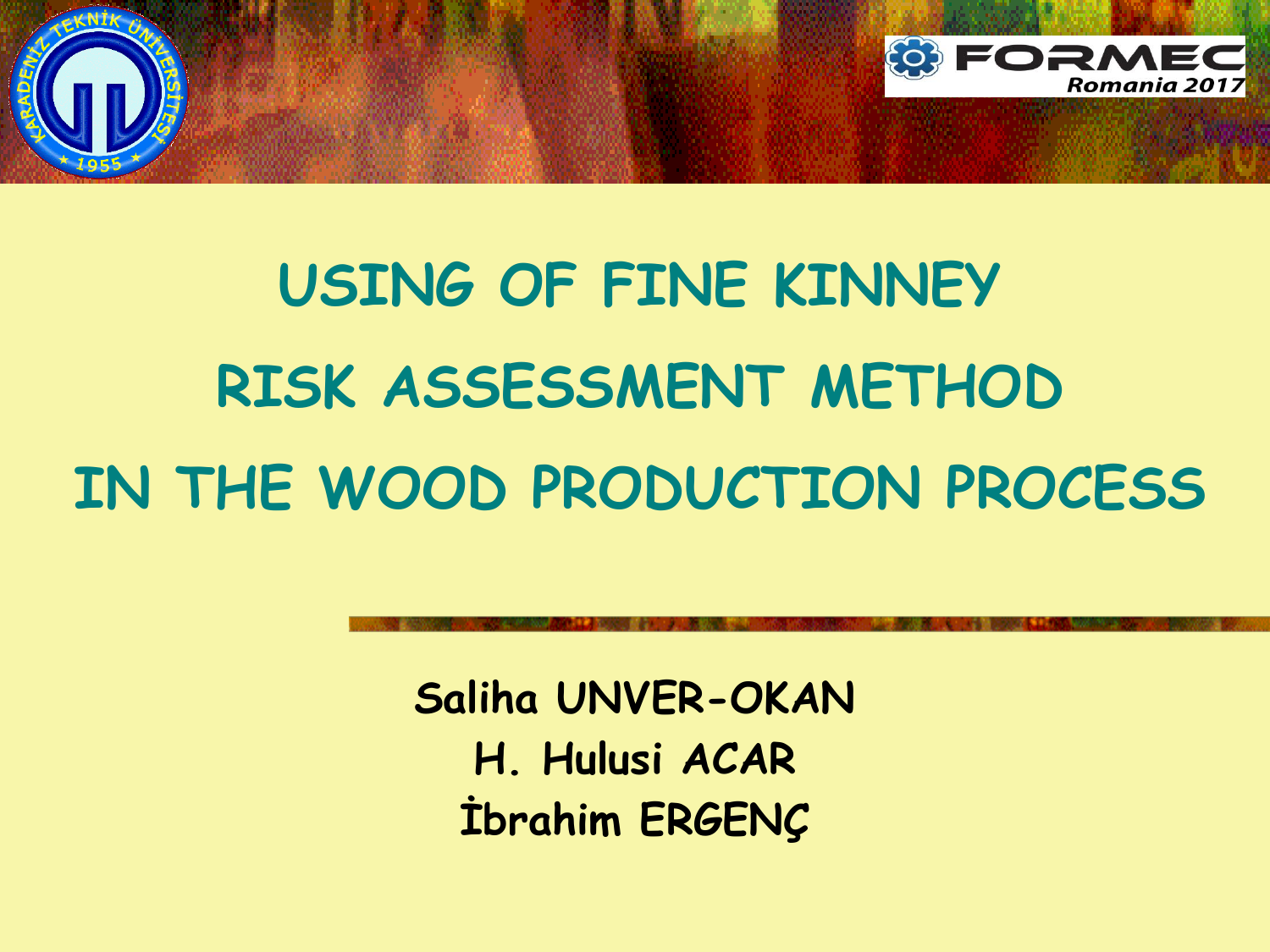



**Occupational health and safety in work places has gained more importance as importance attached to human increased and awareness on benefits of having healthy and safe working conditions climbed up in recent years.**

**A large part of the regulations on working life has put an emphasis on having safe working conditions for workers and minimization of exposure of workers to occupational diseases or work accidents.**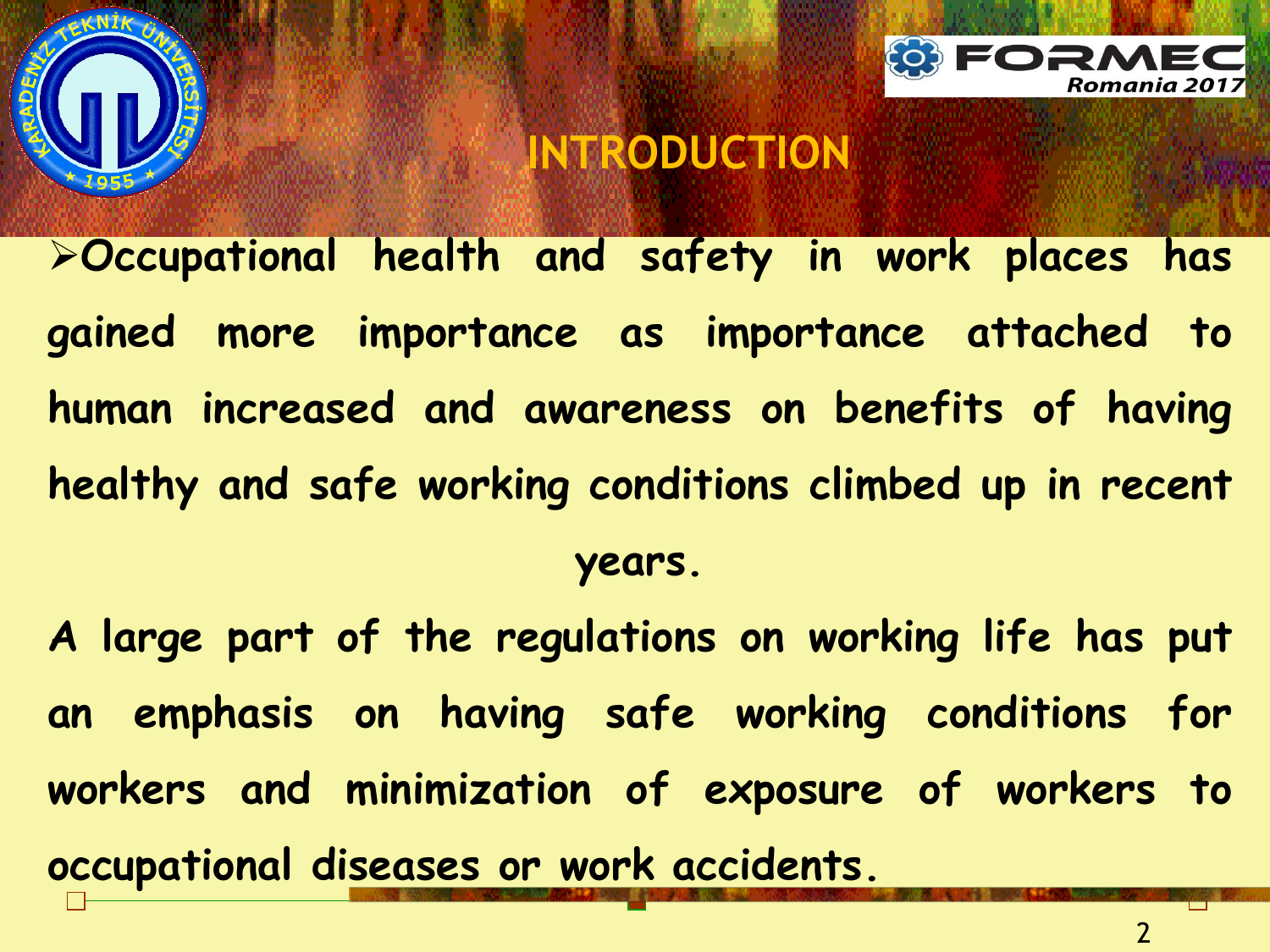



 **One of the most risky and most difficult forestry activities is the wood raw material production activity which is conducted regularly every year.**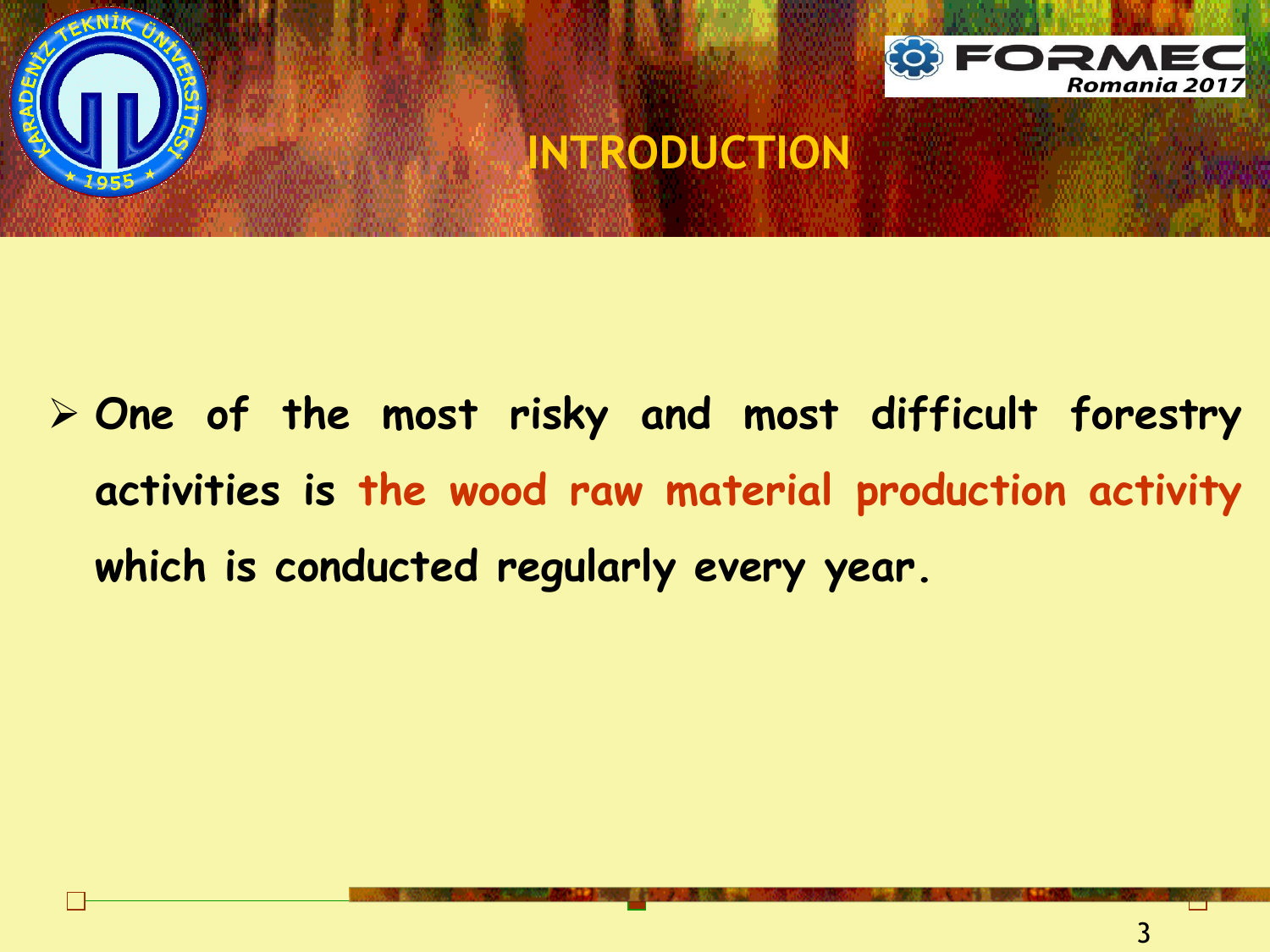



#### **Wood Raw Material Production Process**

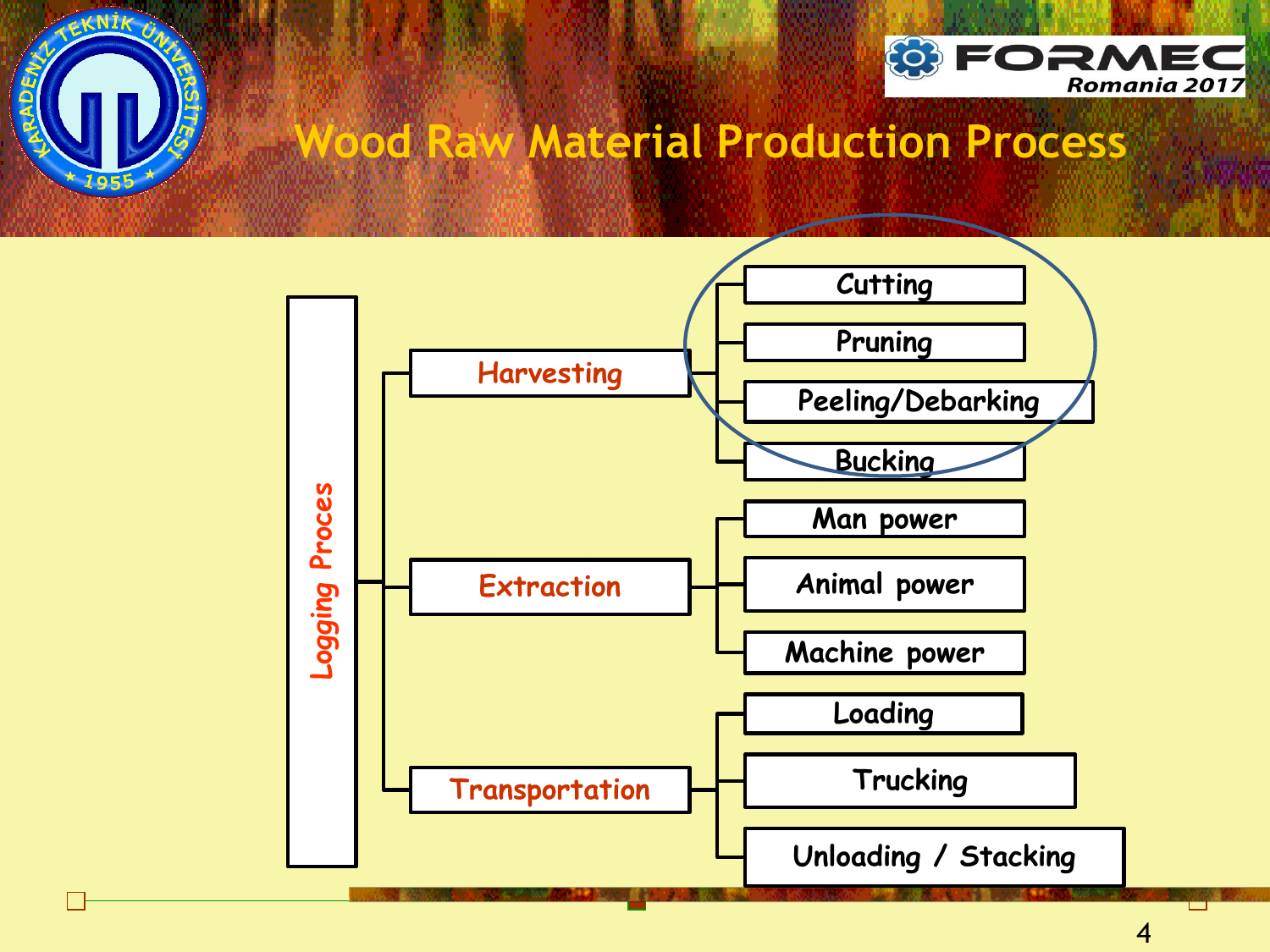



- **Approximately 60% of the injuries or deaths that take place during wood production process occur during tree harvesting.**
	- **Similarly, a study in Canada revealed that 40% of the deadly accidents that occurred in forestry works took place directly in chainsaw-related tree harvesting activities, which made it a priority to conduct risk assessment particularly for the tree harvesting stage.**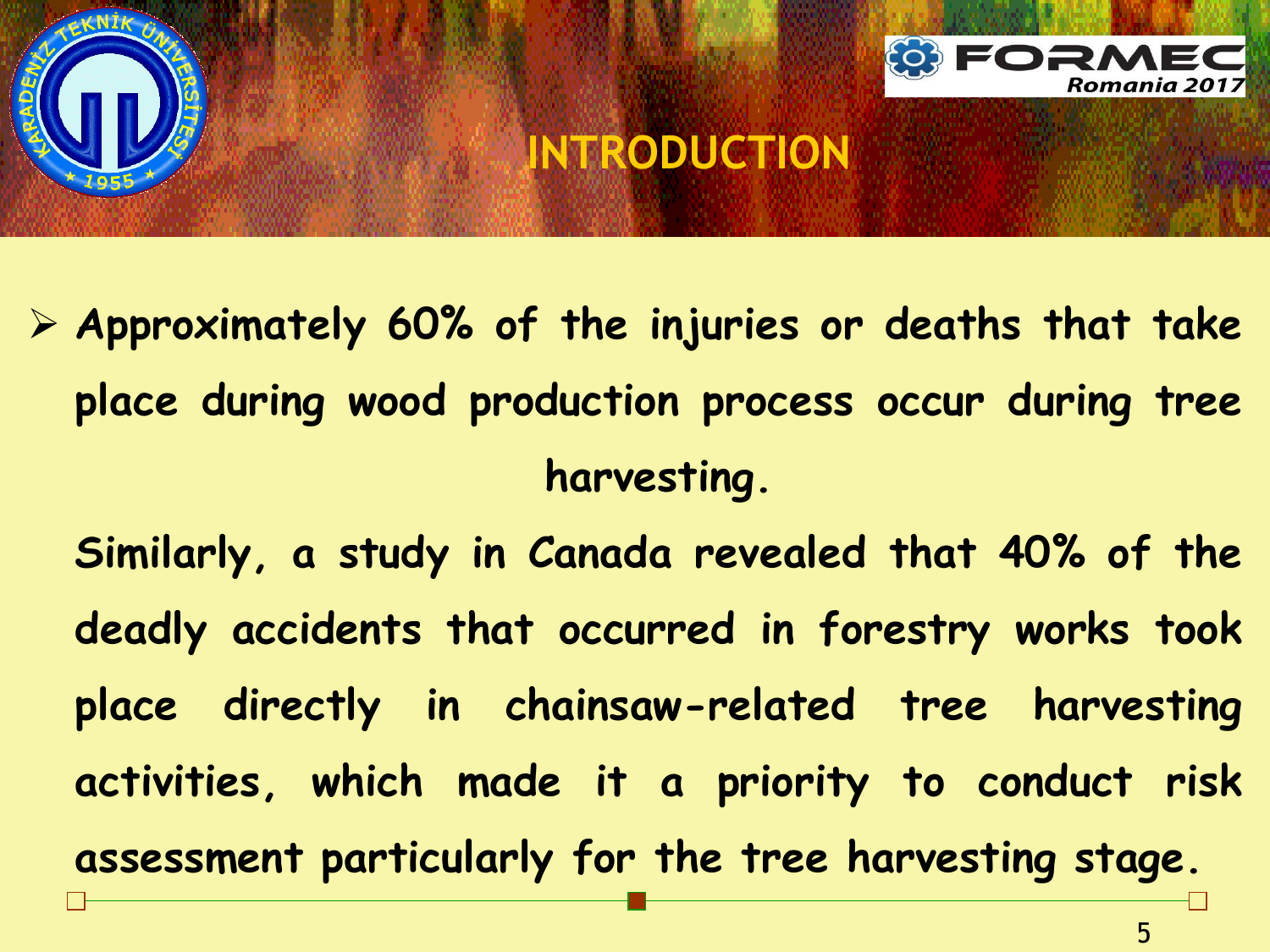



#### **Risk Assessment Cycle**

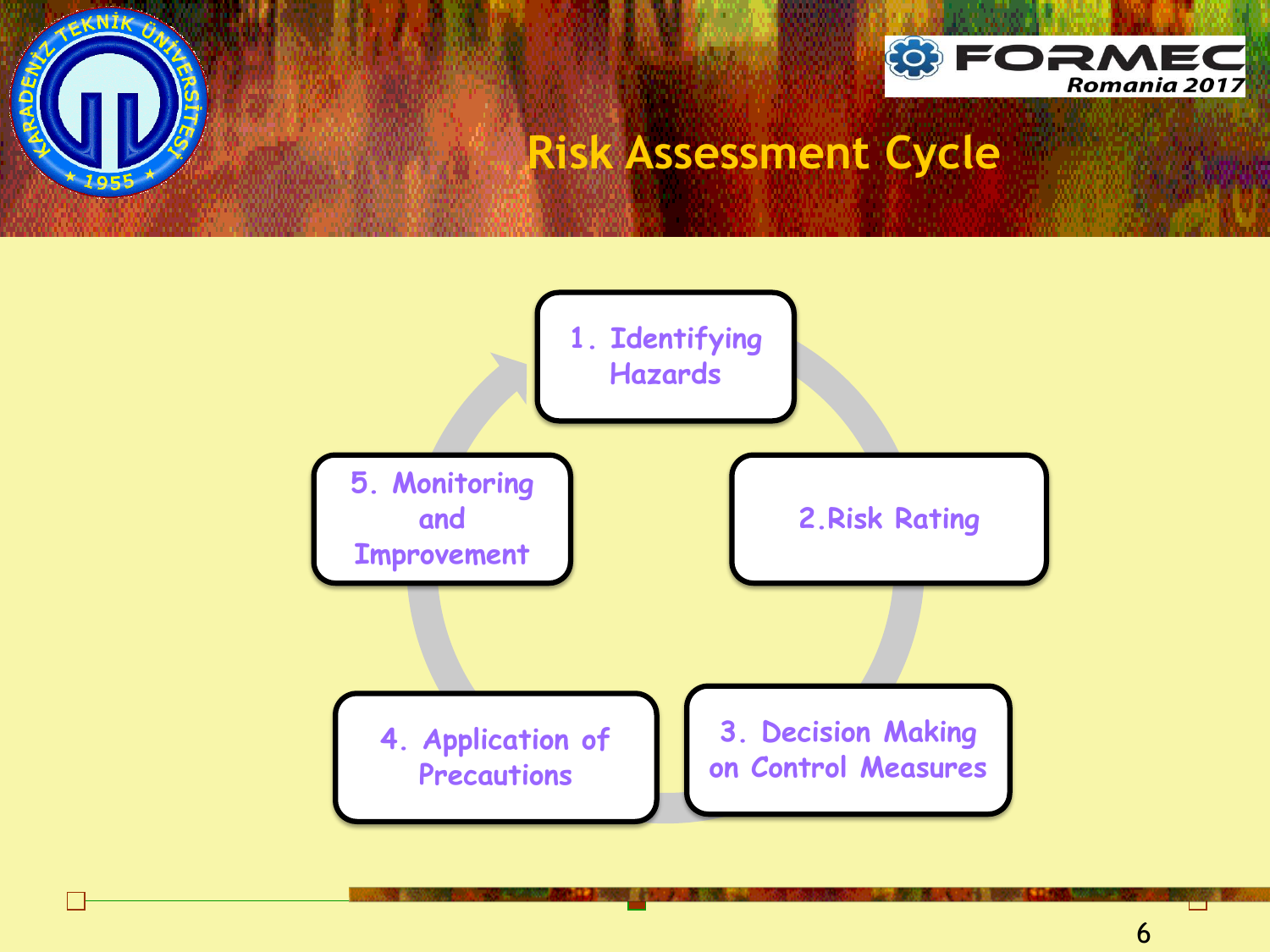



 **This study conducted a risk assessment by evaluating separately the cutting-rolling, branch-taking, peeling, and bucking that constitute the first stage of wood raw material production. It was used the Fine-Kinney risk assessment method that takes into consideration the frequency parameter as well as the accident probability frequency.**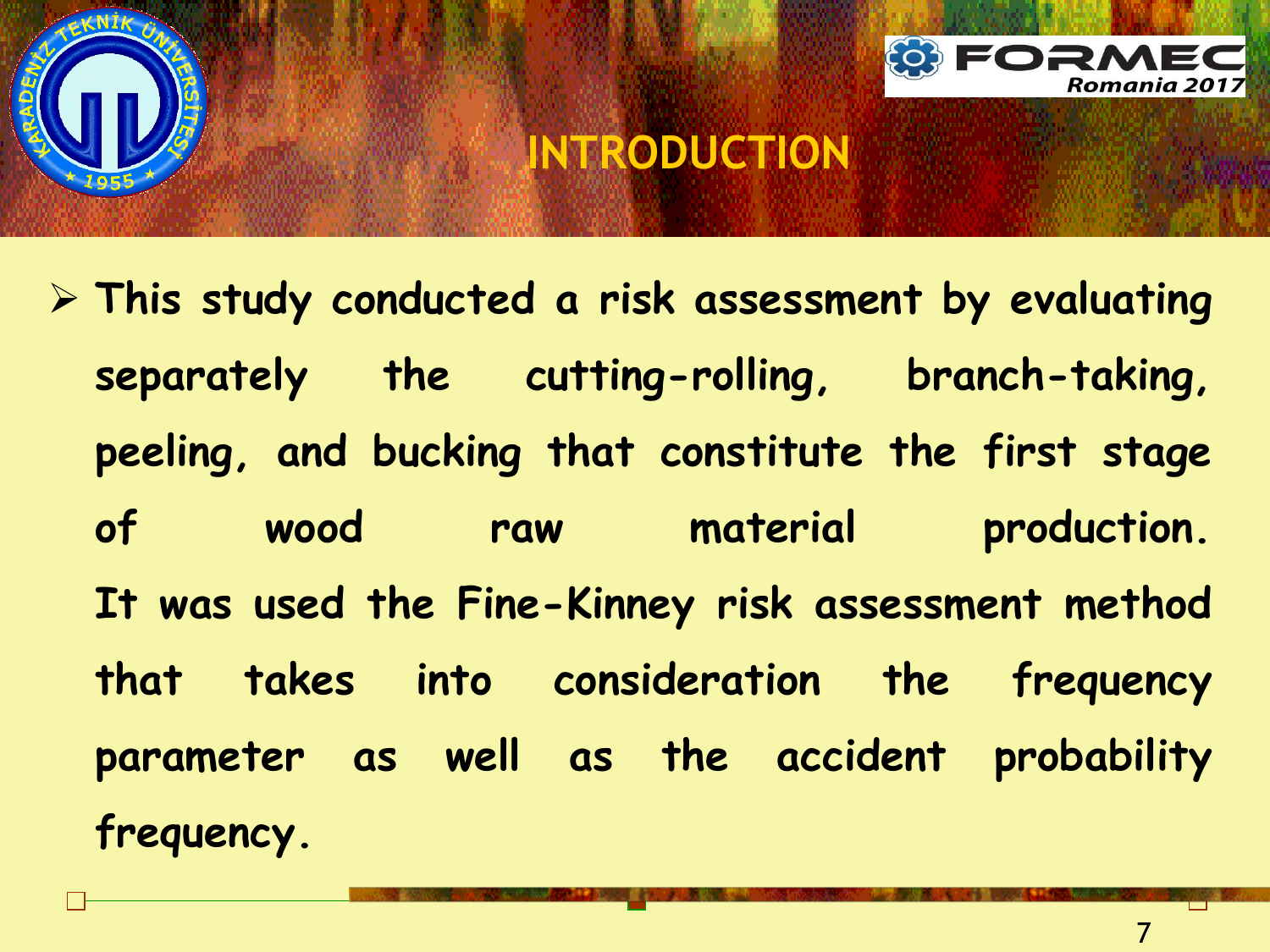



### **MATERIAL AND METHOD**

- **The probable hazard situations were determined for the wood raw material production activities in the forests of the Eastern Black Sea Region in the north of Turkey.**
	- **This study examined the processes of cutting, rolling, branch-taking, topping, peeling and bucking works that are harvest activities of the wood raw material production activities.**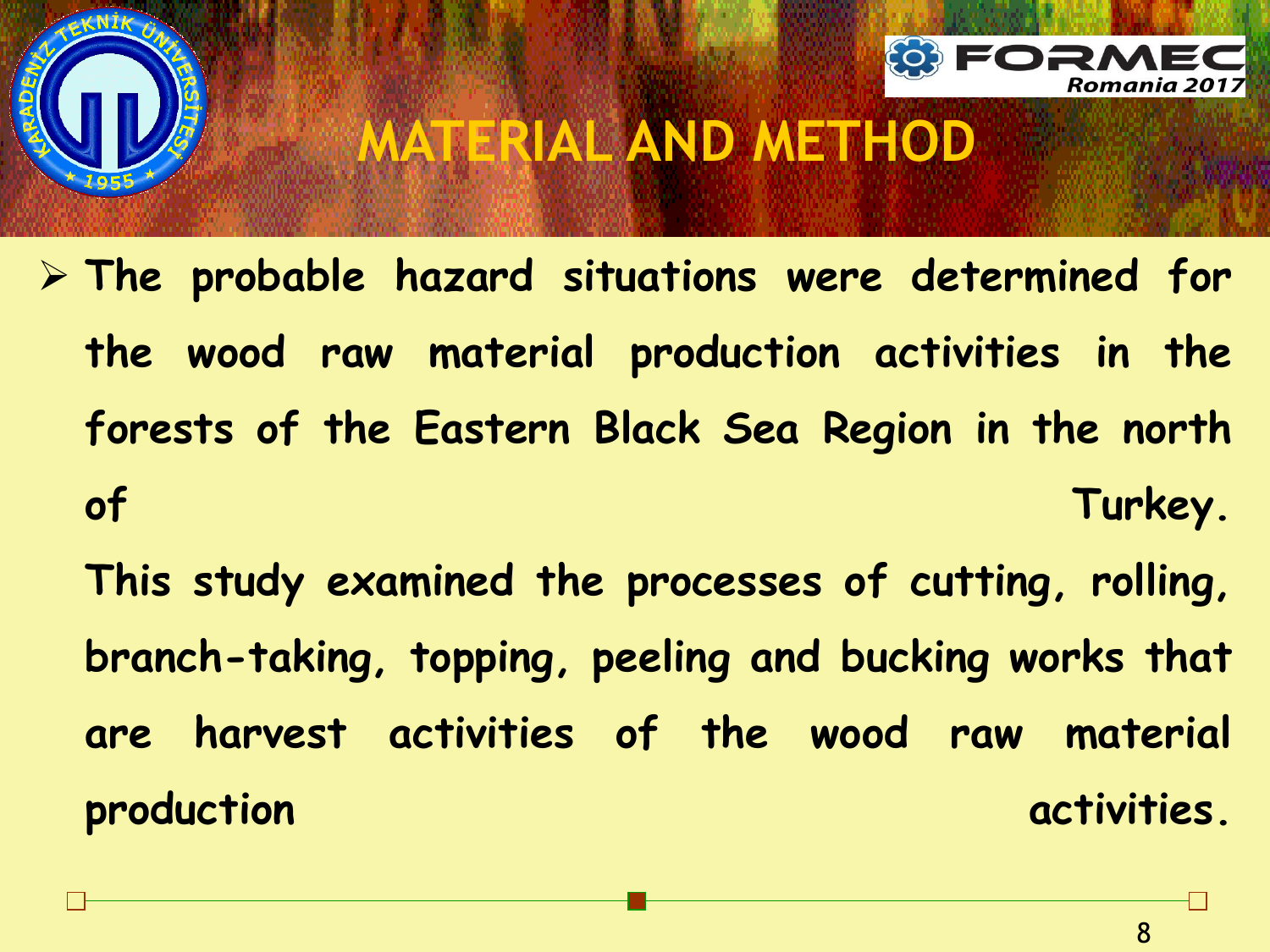



# **MATERIAL AND METHOD**

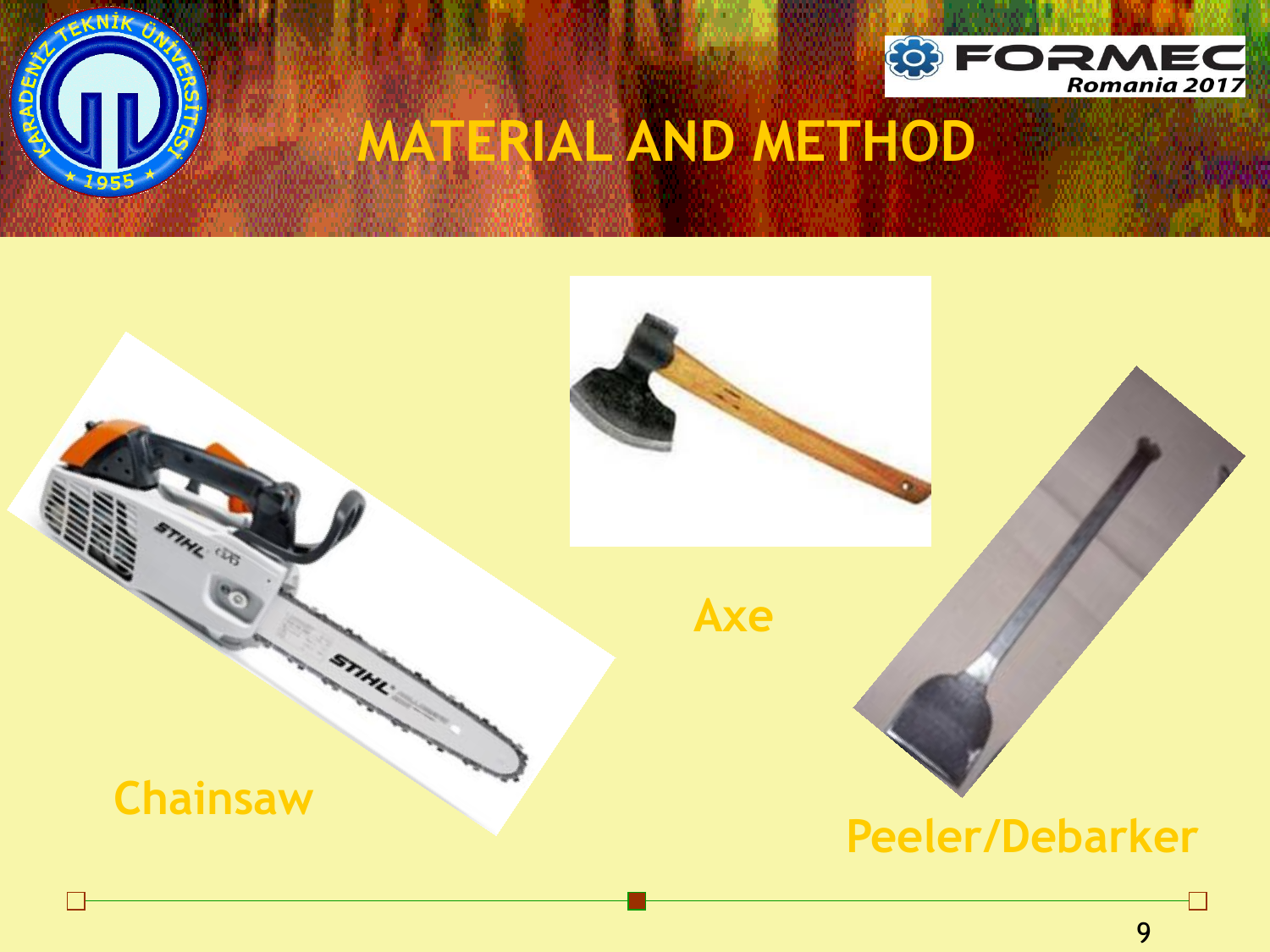



### Decision and action by risk levels

|           |                         | Total rating The classification Action<br>risk |                                          |  |  |  |
|-----------|-------------------------|------------------------------------------------|------------------------------------------|--|--|--|
| <b>R1</b> | R < 20                  | Negligible risk                                | No action is required                    |  |  |  |
| R2        | $20 \times R \times 70$ | Low risk                                       | Action plan must be taken                |  |  |  |
| R3        | 70 < R < 200            | <b>Medium risk</b>                             | <b>Carefully monitored and corrected</b> |  |  |  |
| <b>R4</b> | $200 \cdot R \cdot$     | High risk                                      | Eliminated by taking into the short-     |  |  |  |
|           | 400                     |                                                | term action plan                         |  |  |  |
| <b>R5</b> | R > 400                 | Extreme risk                                   | Take<br>immediate<br>by<br>precautions   |  |  |  |
|           |                         |                                                | suspending work                          |  |  |  |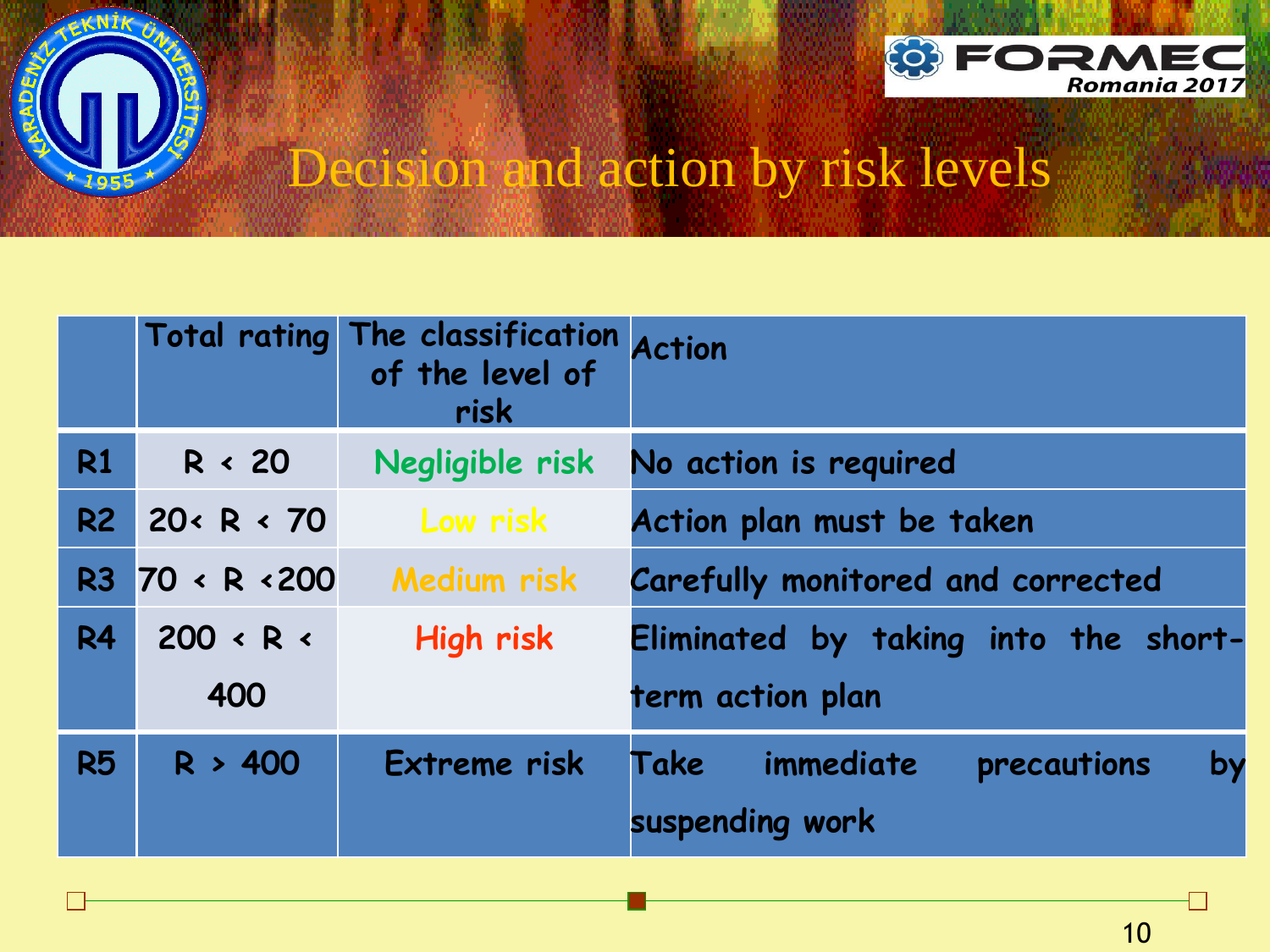

 **The harvesting stage of the wood raw material production activities was examined in sub-stages as general preparation, preparation-at-tree, cutting-rolling, branchtopping, bucking and peeling. Each sub-stage was thoroughly observed in the field at four stages and the probable hazard situations that are inherent in each of every sub-stage were listed based on the observations and literature information.**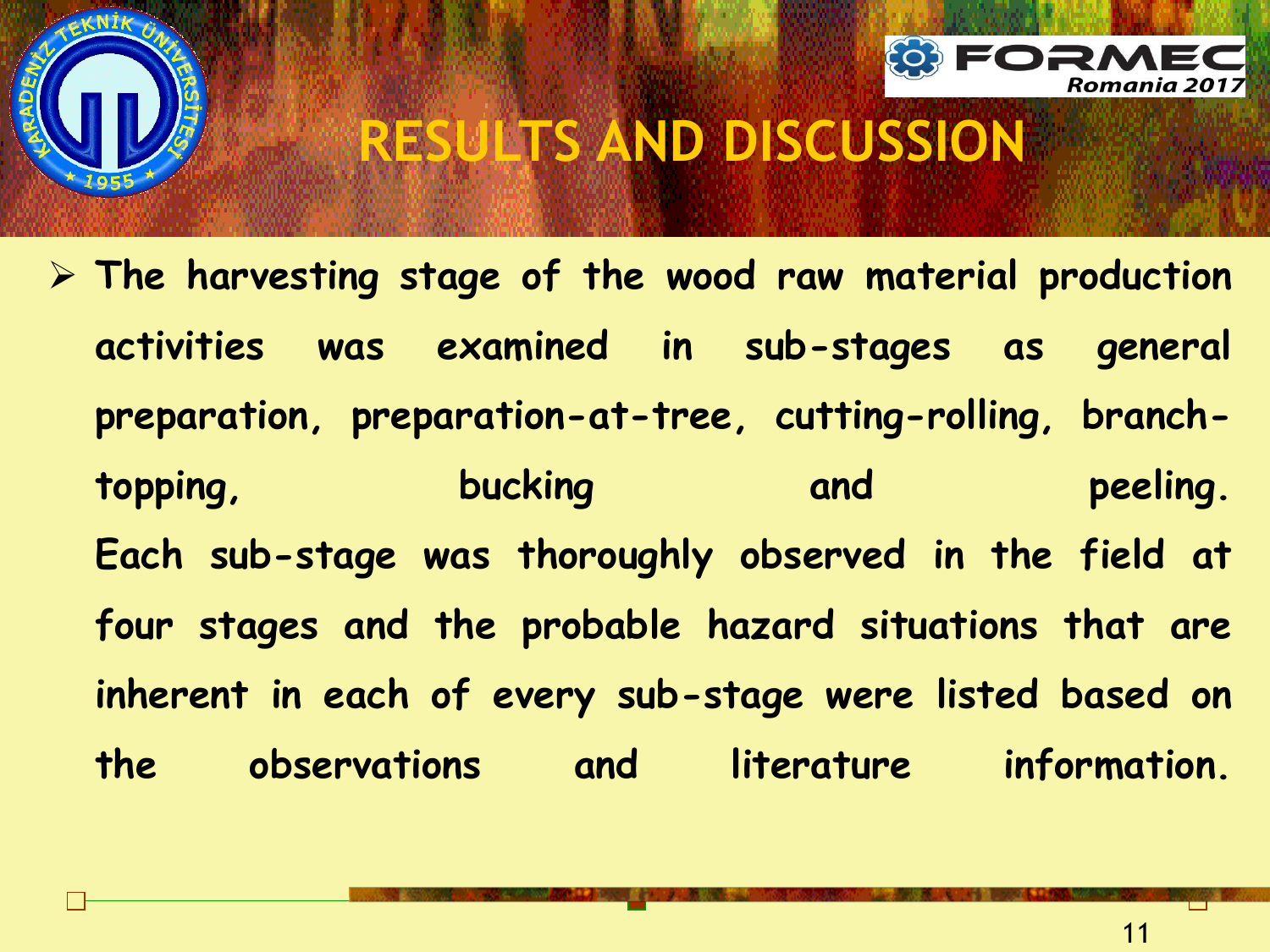



| The            | hazard   | situations                       | were |                | evaluated;   |  |
|----------------|----------|----------------------------------|------|----------------|--------------|--|
| the            |          | characteristics                  | of   | the            | work,        |  |
| the            |          | equipment                        |      |                | machinery,   |  |
| the            |          | work<br>nature                   |      |                | environment, |  |
| the            |          |                                  |      | workers,<br>of |              |  |
| <b>Handled</b> | in       | four                             |      | classes        | as;          |  |
| the            |          | work                             |      | environment,   |              |  |
|                | physical |                                  |      |                | hazards,     |  |
|                | chemical |                                  |      |                | hazards,     |  |
|                |          | hazardous methods and processes. |      |                |              |  |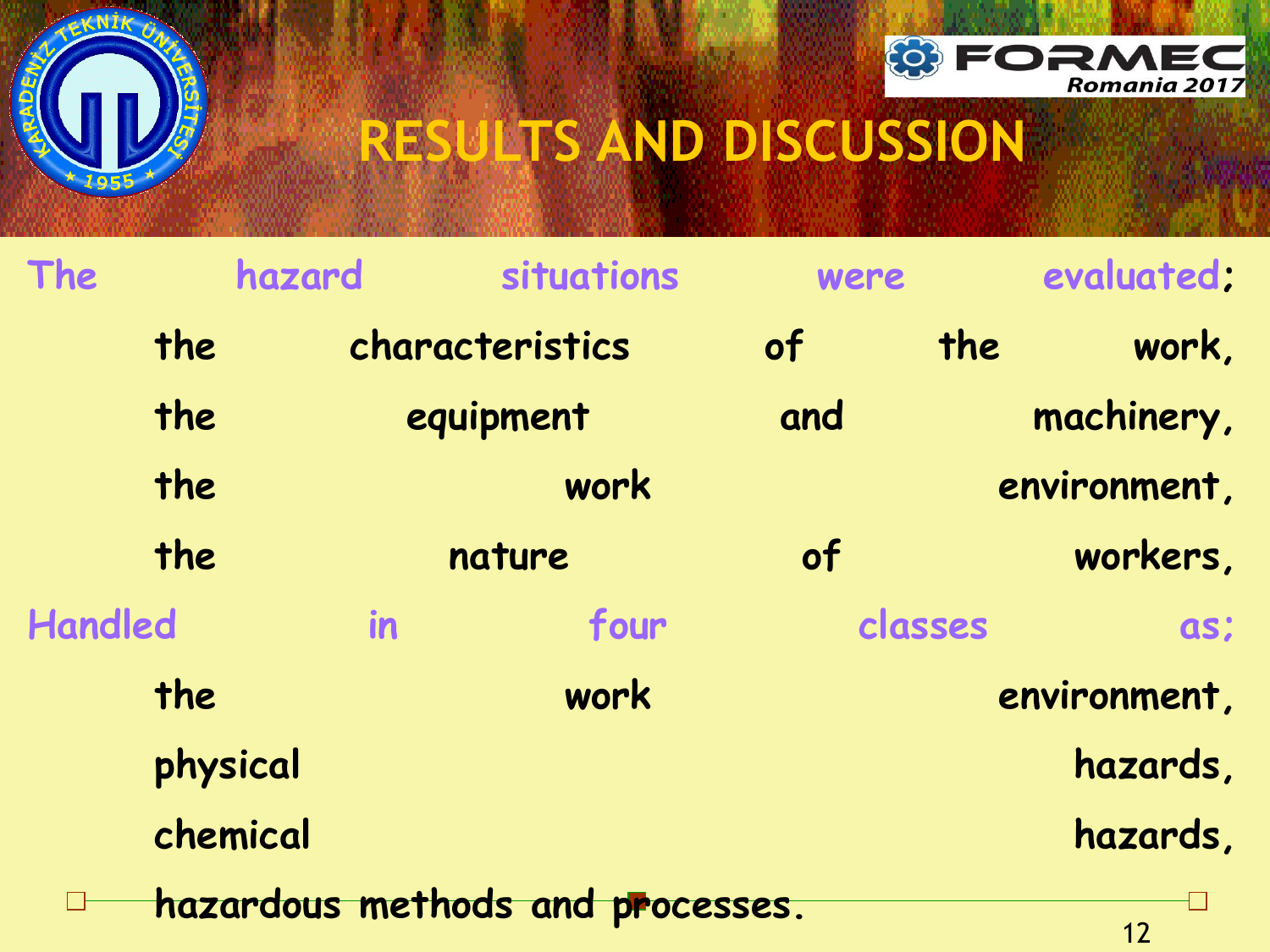

 **A trip to the cutting area to determine the topographic, climatic and stand characteristics as well as checking whether the workers use protective equipment, and examining the maintenance of the equipment to be used (saw, chain, sharpening tool, pruning tool, peeling tool, and bucking meter and etc.), spare parts and reserve fuel/oil.**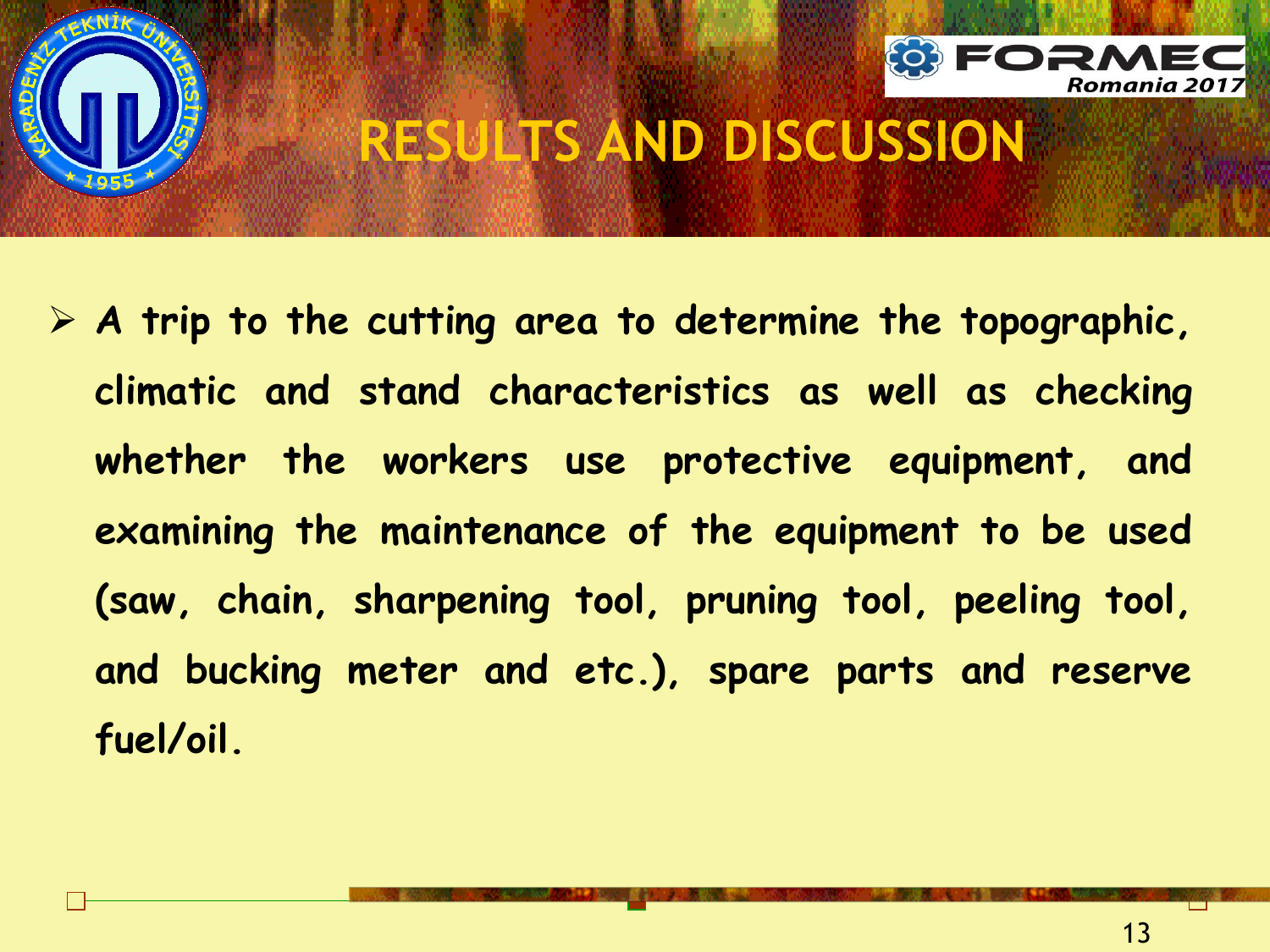





**Preliminary Preparation**













**Pruning Bucking Peeling Bucking**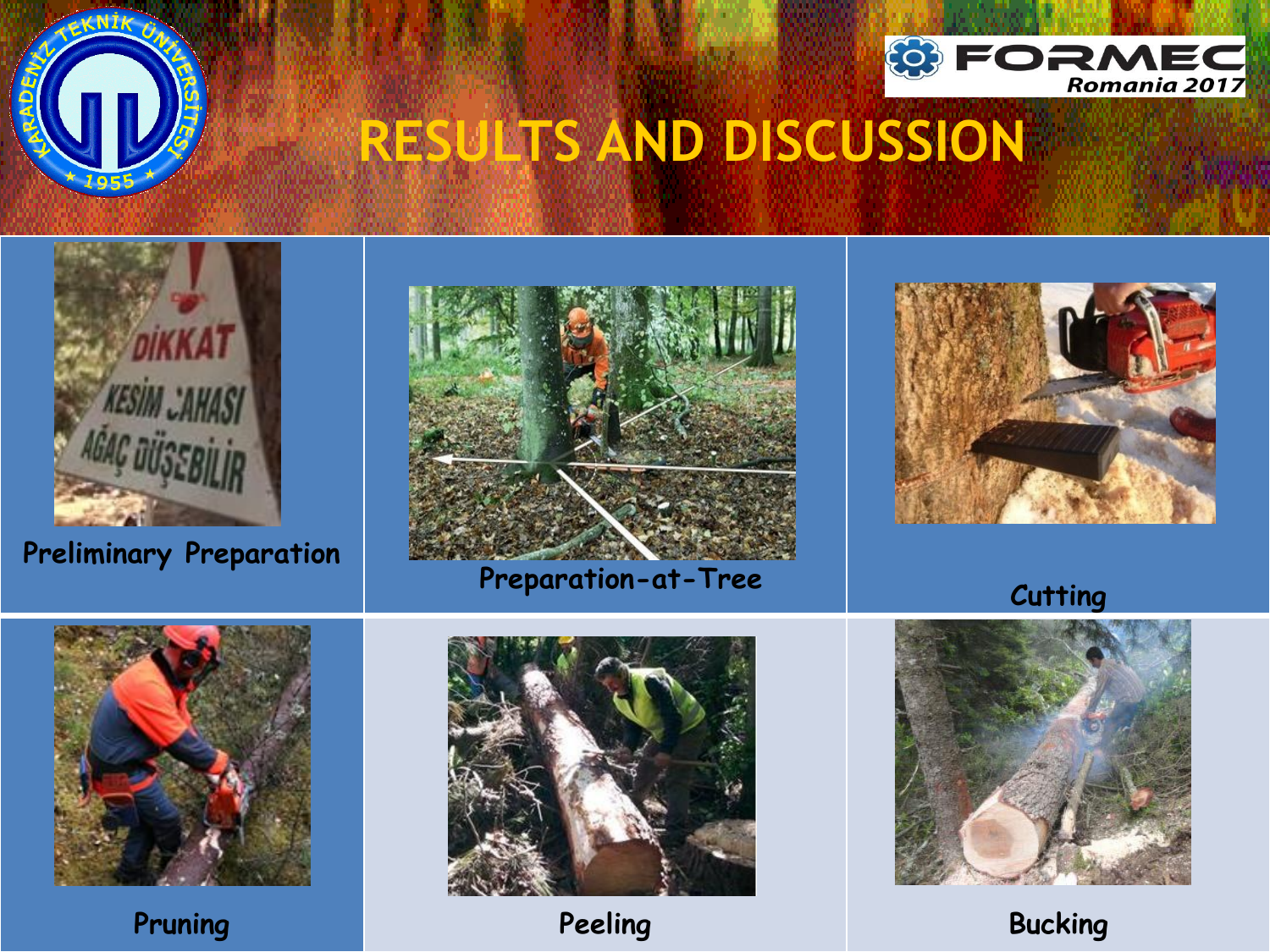



# **CONCLUSIONS AND RECOMMENDATIONS**

- **The wood harvesting is composed of different stages such as preparation, cutting-rolling, pruning and peeling.**
	- **Each stage requires in itself different works, working postures and different tools.**
	- **It may expose workers to various hazards.**